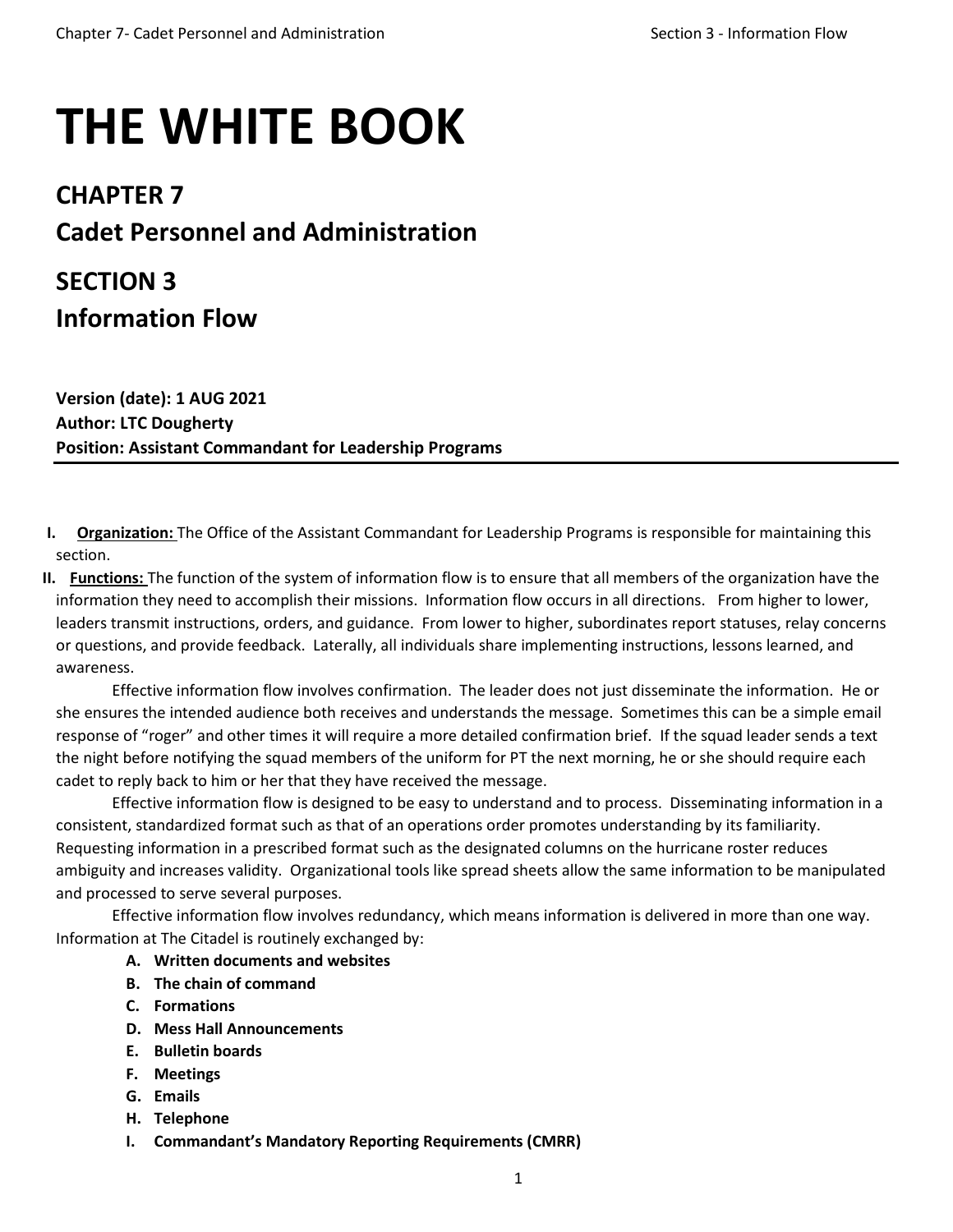#### **III. Procedures:**

- **A. Written Documents and Websites:** For the most common of these sources of information, see Chapter 1, Section 2 (References).
- **B. Chain of Command:** Information flows down the chain of command in the form of instructions, orders, and guidance. As it passes through each level, leaders do the necessary analysis to make it relevant to their cadets. As a result, leaders may omit some irrelevant information, amplify existing information, or add new information to make the message clear and specific to their level. As the leader tailors information to his or her specific audience, however, he must not become a gatekeeper who filters out information his subordinates need. Nor can he or she change the intent of the higher unit. Finally, he or she must refrain from negatively editorializing about the information or being disloyal to its originator.
- **C. Formations**: Leaders should use every formation as a means to exchanging information with their unit. Additional information about this technique is found in the NCO Guide, Chapter 2.
- **D. Mess Hall Announcements:**
	- **1.** There are limited opportunities to make official announcements in the Mess Hall during family style meal periods. Requests must be submitted in writing to the Regimental Adjutant. If the Adjutant is uncertain of the appropriateness of the announcement, the requestor must get a statement of its approval from the college official associated with the announcement. The Adjutant, the Regimental Commander, or a person specifically designated by the Regimental Commander are the only cadets allowed to make Mess Hall announcements.

**2.** Cadets wishing to post announcements on the TV monitors in the Mess Hall can submit requests to Ms Kasee Haugen in the Office of the Assistant Commandant for Operations and Training. Requests must conform to the following guidelines:

- i. Use Powerpoint 4:3 format
- ii. Photos must be in landscape rather than portrait orientation
- iii. Font must be 20 points or greater
- iv. Request must be submitted at least two days prior to requested start date and must include the requested start and end date of the display.
- v. Arial is the recommended font
- vi. Slides are typically on display for five to ten seconds. In order to facilitate readability, it is recommended to have no more than six bullets per slide and no more than six words per bullet

#### **E. Bulletin Boards**

**1.** Company and battalion area bulletin boards will be divided into a permanent and temporary section.

- **2.** The permanent section will contain:
	- i. The front and back sides of the "Desk Top Emergency Guide" located at [http://www.my.citadel.edu/root/cadet-regulations.](http://www.my.citadel.edu/root/cadet-regulations)
	- ii. Ombudsperson contact information (extracted from Annex A of Citadel Memo 2-006 http://www.citadel.edu/root/images/policies/2-006-ombudspersons.pdf
	- iii. Citadel Memo 2-026, Sexual Harassment[, http://www.citadel.edu/root/images/policies/2-](http://www.citadel.edu/root/images/policies/2-026-sexual-harassment-policy.pdf) [026-sexual-harassment-policy.pdf](http://www.citadel.edu/root/images/policies/2-026-sexual-harassment-policy.pdf)
	- iv. The Commandant's Critical Information Requirements (see paragraph I)

**3.** The temporary section will contain items deemed important by the TAC and commander, and will be displayed based on local SOP, so long as they are kept current and reflect a neat, orderly, and professional appearance.

#### **F. Meetings**

**1.** The Commandant's Department will establish a battle rhythm of routine meetings involving the cadets and the cadet chain of command. These include leadership meetings, senior private